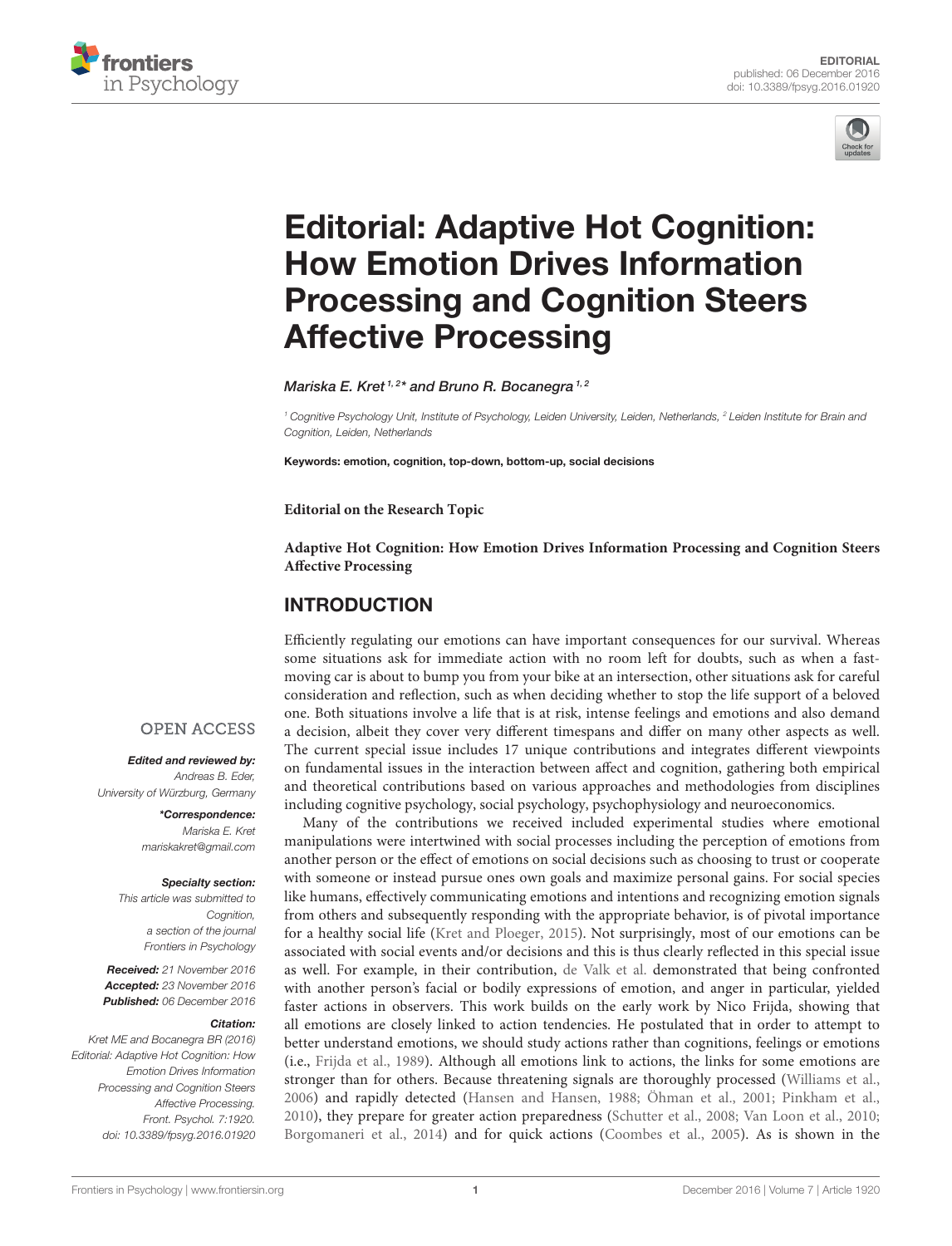article by [de Valk et al.](https://doi.org/10.3389/fpsyg.2015.01240) this is the case when processing another's facial and bodily expressions alike. Although action preparedness has traditionally been conceptualized in terms of the contrast between defensive compared to appetitive motivational tendencies, [Bouman et al.](https://doi.org/10.3389/fpsyg.2015.01667) demonstrate the generality of emotional influences on goal-directed action in an investigation of whole-body movement initiation in reaction to emotional pictures. They found that high arousal pictures have similar effects on forward gait initiation, independent of the valence of the picture content, which suggests that arousal is a crucial factor in explaining the link between emotion and action.

Expressions of emotion are readily picked up by observers and possibly, the mimicry of these emotional expressions might improve that even further, as [Kret \(2015\)](#page-3-10) outlines in a review article included in this special issue. She states that, when people unconsciously mimic their interaction partner's expressions of emotion, they come to feel reflections of those companions' emotions, which in turn influence the observer's own emotional and empathic behavior. Whereas the majority of previous research focused on facial actions as expressions of emotion, this article includes research on emotion signals from sources beyond the face muscles that are more automatic and difficult to control. For example, the perception of implicit sources such as gaze and tears and autonomic responses such as pupildilation, eyeblinks and blushing are all very subtle reflections of a person's inner state of mind, yet they are visible to observers and because they can hardly be controlled or regulated by the sender, they have the potential to provide important "veridical" information. Interestingly, evidence is accumulating that these kinds of expressions, such as for example observing someone's pupils dilate during eye contact, without people being aware of them, do have profound effects on social decisions that people make including whether to trust someone or not (Kret et al., [2015\)](#page-3-11). Interestingly, the automatic pick-up of facial and postural emotion has become a topic of increasing interest in the literature on persuasion through emotion in advertising. In their contribution, [Lewinski et al.](https://doi.org/10.3389/fpsyg.2016.01202) integrate the existing evidence and propose that people can resist persuasion by controlling their facial expression of emotion when exposed to an advertisement, which shows its viability as a novel and effective strategy to counteract attempts at persuasion.

Arousal, whether evoked by looking someone deeply in the [eyes \(Kret et al., 2015\) or by hearing a frightening sound \(Lee](https://doi.org/10.3389/fpsyg.2015.01173) et al.) has a strong impact on emotional and cognitive processes and can have a profound positive impact on memory as well. As mentioned before, emotional information receives preferential processing, facilitating adaptive strategies for survival. But in addition, the presence of emotional stimuli and the associated arousal modify the processing of surrounding non-emotional information [\(Mather and Sutherland, 2011\)](#page-3-12). As in the example with the biking incident described in the beginning, it is very possible that the next day at the intersection, you will be more cautious or without realizing why, even take a detour. Intriguingly, these types of decisions that are often considered "rational" can thus be driven or at least colored by unconscious affective processes. Drawing from findings from behavioral economics and neuroeconomics, [Luo and Yu \(2015\)](#page-3-13) propose a new model of emotion and reason in decision making, which focusses on identifying factors explaining when emotions help or hurt decision making depending on the type of contexts in emotions occur. That our decisions are not always as rational as we think, even in situations that are relatively risky and where monetary gains and losses are at stake, became even more evident in an experiment by Markiewicz and Kubińska. In their study, authors provided important insights into information processing differences between affective and deliberate risk taking decisions during a card game. Specifically, they show that in a "hot" version of the Columbia Card Task, emotion interferes with correct information processing because it impairs the engagement of effortful, rule-based processes which require working memory resources. In addition, their article discusses benefits and pitfalls of different versions of the Columbia Card Task, which can benefit future studies in further disentangling affective and cognitive processing.

Markiewicz and Kubińska did not study individual differences, but if they had done so, as [Steimke et al.](https://doi.org/10.3389/fpsyg.2016.00382) did, they could perhaps have observed that some individuals are more prone to be put off track by emotional events than others. Especially self-control, or, the ability to exert control over ones impulses can help endure aversion, resist temptations and ignore distractions, as shown by the study by [Steimke et al.](https://doi.org/10.3389/fpsyg.2016.00382) Also, investigating individual differences, [Zhang et al.](https://doi.org/10.3389/fpsyg.2015.01486) showed that test-anxious students showed a significant deficit in executive attention when they were faced with emotional distracters, which is consistent with the idea that emotional distraction depends on an interaction between dispositional and situational factors. Over the past years, a large body of research has focused on the neural systems underlying our capacity to regulate our emotions by reappraising emotional events. Indeed, individuals may use different emotion regulation skills to modulate their spontaneous reactions. In their meta-analysis of 21 recent neuro-imaging studies [Messina et al. \(2015\)](#page-3-14) found that modulation of neural activity not only of executive but also semantic networks may be critical for emotion regulation through reappraisal.

In this special issue, several contributions investigated emotion-cognition interactions by examining social decisions in games, such as the Ultimatum Game, Cyberball Game, Trust Game and even Tetris. For example, [Ruissen and de Bruijn](https://doi.org/10.3389/fpsyg.2016.00274) compared the effect of playing a cooperative vs. competitive Tetris game on a subsequent social Simon task, which measured the extent of self-other integration of action representations. Less self-other integration was observed in participants who had previously played a competitive game, compared to cooperative or solo versions of the game, which shows that the nature of the social relation between actors is sufficient to modulate social action representations. [Cerit et al. \(2015\)](#page-3-15) used the Ultimatum Game to investigate the effect of prolonged tryptophan supplementation (a precursor of serotonin) on social cognition. Given that previous experimental manipulations indicated that serotonin increases pro-social perception, they expected to find that the supplement would lead to less rejection of unfair offers during the game. In contrast to this, however, they observed that increasing serotonin availability actually increased the rejection of very unfair offers, which suggests that the effects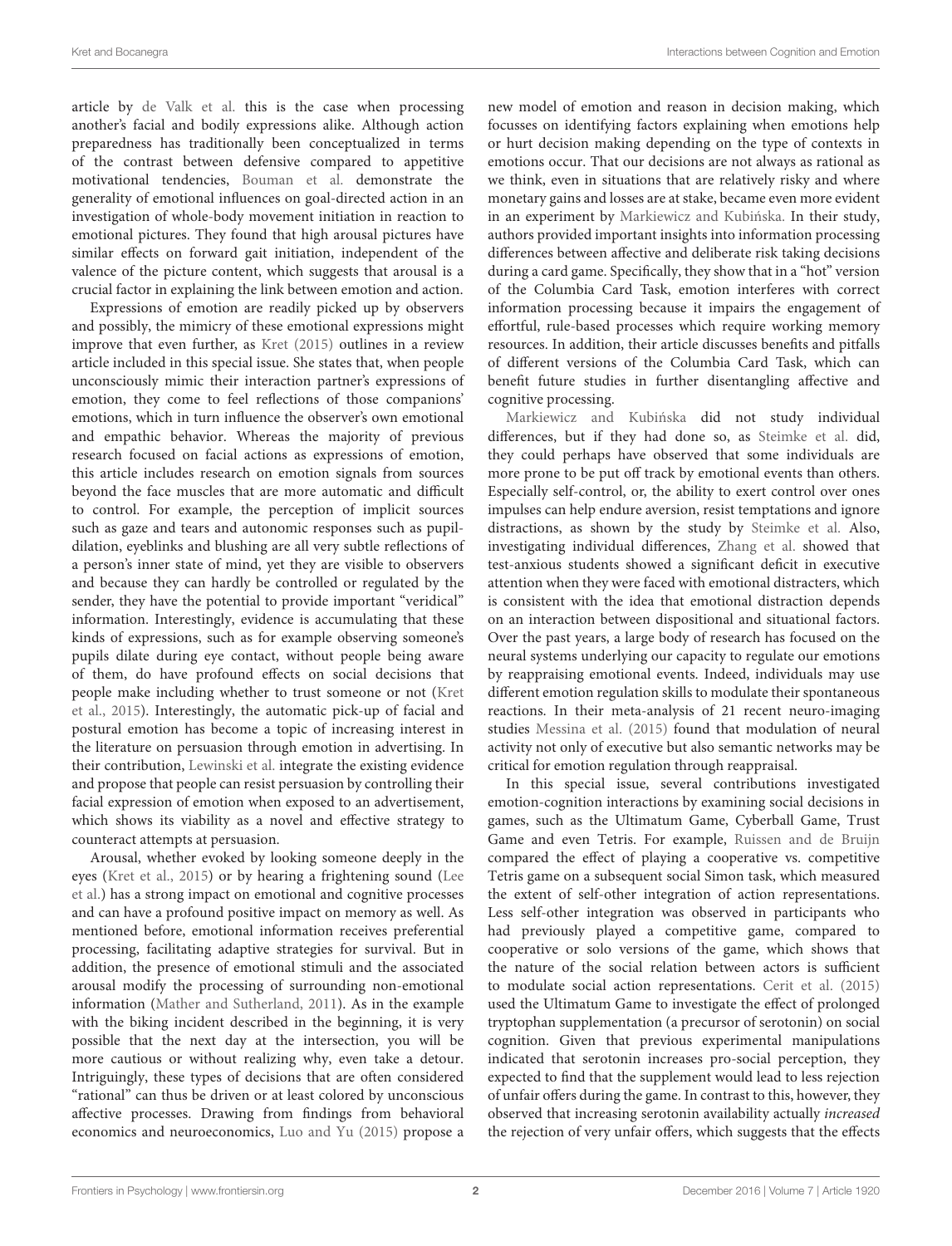of acute vs. prolonged boosting of serotonin may have opposite effects on social cognition. [Sellaro et al. \(2015\)](#page-3-16) also used a game setting to study the interaction between emotion and cognition. Participants in their study were exposed to social exclusion or ostracism, by observing someone else getting socially excluded. Previous research had already shown that both being ostracized and observing ostracism of another person activates the insula and the prefrontal cortex (PFC) [\(Dietrich et al., 2008;](#page-3-17) Kraus et al., [2013\)](#page-3-18). In their experiment, Sellaro et al. investigated a putative relationship between insula-PFC activity and prosocial helping behavior toward an ostracized person during a Cyberball game. By using transcutaneous Vagus Nerve Stimulation (tVNS) they stimulated the vagus nerve and hence, indirectly boosted insula and PFC activation. In contrast to what they expected, applying tVNS did not modulate reactions to vicarious ostracism. It is always hard to interpret null-findings, yet publishing these results is of pivotal importance in order to avoid publication bias and to provide valuable insights that are helpful in designing future experiments and the authors did indeed make useful suggestions in that direction in their discussion of the results. Three of the authors involved in this study additionally wrote a second article in this issue where they discuss the effects of yet another manipulation on helping behavior [\(Steenbergen et al.,](#page-3-19) [2015\)](#page-3-19). In this study, their manipulation worked, and they showed that charitable donating could be promoted by administering the food supplement L-Tryptophan, the biochemical precursor of serotonin. Once again, it turns out that our decisions are often not rationally taken at all and this study shows that the food we eat can alter the way we think about charity and foster helping behavior. In a third study, two of the authors of the previous study performed an experiment investigating the effect of an environmental factor (an arousing "peppermint" vs. a calming "lavender" olfactory fragrance) on social interactions while performing the Trust Game [\(Sellaro et al., 2015\)](#page-3-16). In this game, participants can transfer money to an alleged trustee in order to index interpersonal trust. Interestingly, the authors observed an increase in the money transferred due to the calming fragrance, which, consistent with the previously mentioned study, suggests that social decisions can be influenced by domaingeneral cognitive-control states.

In the above discussed literature, the social and emotional component were often intertwined. Whether seeing someone else's emotions, feeling another's pain whilst being excluded by others or considering another's potential monetary losses, these experiences all impact on our immediate and future behavior and decisions. That said, sometimes emotions can be triggered by very basic non-social events as well. In their study, [Lu et al.](https://doi.org/10.3389/fpsyg.2015.01521) investigated the affective cues present in naturalistic scenes. From an evolutionary perspective, natural scenes provide important information for observers that help them to keep safe. As is the case with social emotional cues, it is therefore also adaptive for individuals to efficiently extract such non-social information from the environment. By using a psychophysical approach and signal detection theory, authors investigated how contrast and color modulated fearfulness ratings of images of natural scenes and in order to stimulate future research, developed a fearful stimulus set including a wide range of fearfulness levels which can be controlled on a range of low-level properties. In another psychophysical study, [Li and Yuen](https://doi.org/10.3389/fpsyg.2015.01248) investigated a time-drag effect when participants are presented with dynamically changing sequences of facial expressions. They observed that dynamic stimulus presentations of facial expressions induced an overestimation of perceived duration, whereas overall, static presentations did not. Although this effect was observed for different expressions, it was most pronounced in angry expressions, which demonstrates that affective modulations are not only present in the spatial domain of visual perception, but extend to the temporal domain as well.

## **CONCLUSION**

The wide-range of contributions included in this special issue underscore the general conclusion that emotion plays an important role in many diverse areas of cognition including social interactions, motivational behavior, decision-making, memory, attention and perception [\(Dolan, 2002\)](#page-3-20). From a functional point of view, the pervasiveness of emotion-cognition interactions should not be surprising considering that the underlying biological systems have presumably been continuously shaped by evolution in such a way as to promote adaptive behavior in situations that are relevant for survival or reproduction [\(Kret, 2015\)](#page-3-10). Another key conclusion concerning the relationship between cognition and emotion that has been emerging in the field and that has been corroborated in this special issue, is that it is probably counterproductive to try to separate them [\(Pessoa, 2008\)](#page-3-21). Instead, current thinking emphasizes their interdependence in ways that challenge a simple division of labor into separate cognitive and emotional domains and instead views the two domains as two sides of the same coin [\(Bocanegra, in press\)](#page-3-22). We hope that bringing together this wide range of contributions increased the understanding of how emotion drives information processing and cognition steers affective processing and that the empirical evidence and theoretical ideas brought up new questions in readers and will continue to uncover exciting new avenues for future research.

### AUTHOR CONTRIBUTIONS

BB and MK conceived of the special issue and wrote the manuscript in close collaboration. We declare no conflict of interest.

## FUNDING

MK was supported by the Netherlands Science Foundation (VENI # 016-155-082).